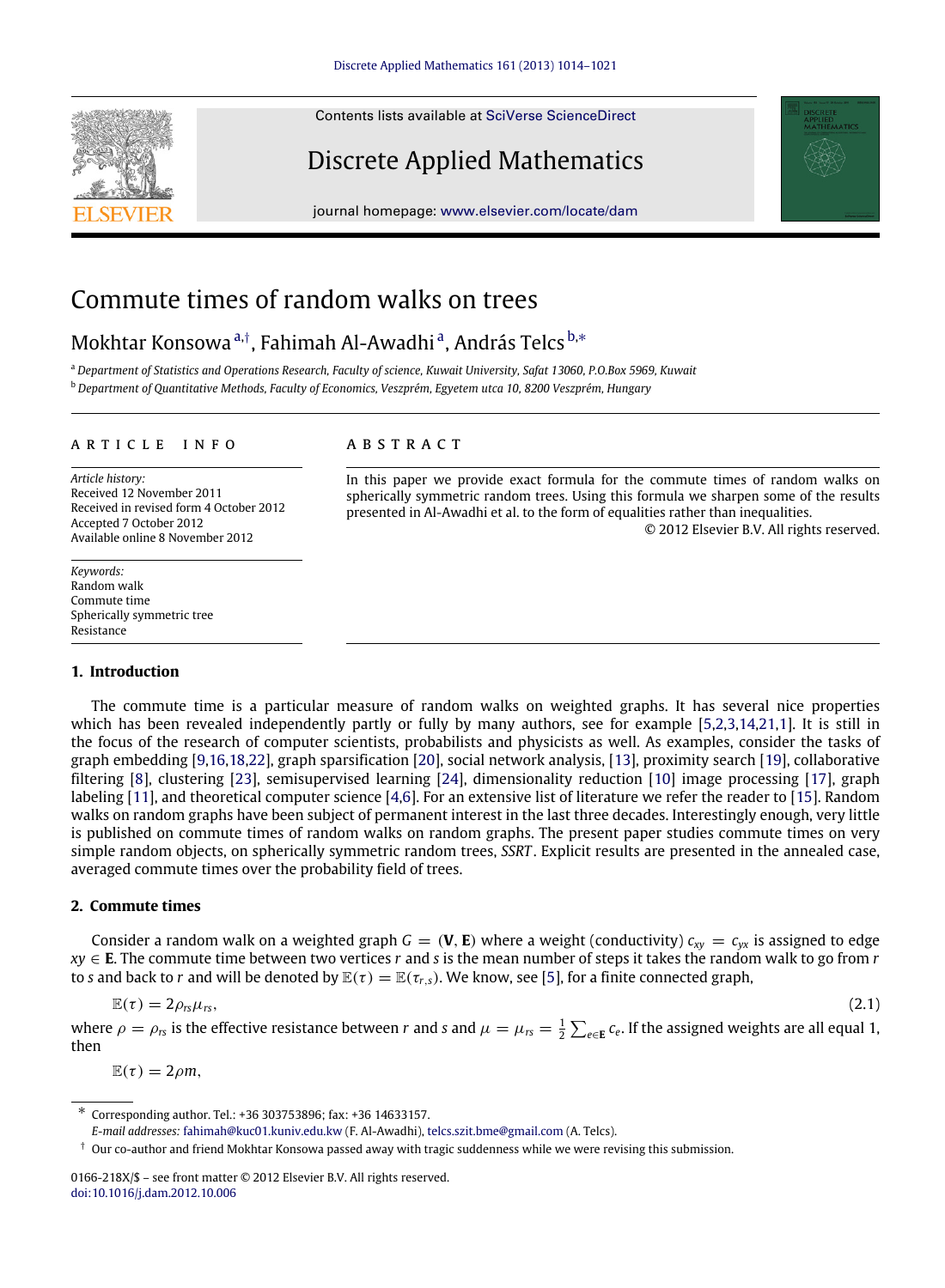where  $m = |E|$  is the number of undirected edges of *G*. We confine our study to investigating the commute time of random walk on spherically symmetric random trees *SSRT* in which the degree of a vertex depends only on its distance from the root *r*.

The second probability space is given on the spherically symmetric trees of infinite heights and the corresponding probability and expectation will be denoted by  $\mathbb P$  and  $\mathbb E$ .

This type of trees is completely determined by its degree sequence  $\{d_n; n \geq 0\}$  where  $d_n$  is the degree of every node at level *n*. Let  $\mathfrak{S}_n = \sigma(d_1, d_2, \ldots, d_n)$ . Then, for each realization  $\mathbb{T}(\omega)$  of a random tree  $\mathbb{T}$ ,

$$
\mathbb{E}(\tau|\mathfrak{I}_n)=2\rho\mu.
$$

We are interested in the expected value with respect to  $\mathbb{P}(\omega)$ , probability distribution on the set of all possible trees  $\mathbb{T}$ . In such a case,

$$
\mathbb{E}(\tau)=2\mathbb{E}(\rho\mu).
$$

It was shown in [\[1\]](#page-7-5) that  $\mathbb{E}(\tau) \leq 2\mathbb{E}(\rho)\mathbb{E}(\mu)$ . It can easily be seen that this inequality can not be strengthened to equality. We first note that for positive nondegenerate random variable *X*, the function  $f(X) = \frac{1}{X}$  is strictly convex and hence  $\mathbb{E}(1/X)\gtrapprox 1/\mathbb{E}(X)$ . Consider now a tree  $T$  of height 1 rooted at  $r$  which has random degree  $d_0$ . Then  $m=d_0$  and  $\rho_{rs}=1/d_0.$ Hence,  $\mathbb{E}(\tau) = 2\mathbb{E}(\rho m) = 2$ . On the other hand,  $2\mathbb{E}(\rho) \mathbb{E}(m) \ge 2$ .

Now we seek for asymptotic equality for  $\mathbb{E}(\tau)$ . Let  $S_i$  be the sphere of radius *i* and centered at *r*; that is the set of vertices at distance *i* from *r*. Let  $\rho_i = \rho (S_{i-1}, S_i)$ ,  $\mu_i = \mu (S_{i-1}, S_i)$ , and  $\mathbb{E}(\tau)$  is the commute time between the root and the sphere of radius *n* shorted in one vertex. Then

$$
\mathbb{E}(\tau) = 2\mathbb{E}(\rho\mu) = 2\mathbb{E}\left(\left(\sum_{i=1}^{n} \mu_i\right)\left(\sum_{j=1}^{n} \rho_j\right)\right)
$$
  
= 
$$
2\mathbb{E}\left(\sum_{i=1}^{n} \sum_{j=1}^{n} \mu_i \rho_j\right) = 2\mathbb{E}\left(\sum_{i=1}^{n} \sum_{\substack{j=1 \ j \neq i}}^{n} \mu_i \rho_j\right) + 2n,
$$
 (2.2)

where the last step uses the fact that  $\rho_i=1/\mu_i$ . Below  $d^+_j$  will denote the outdegree of state  $j;$  that is  $d^+_j=d_j-1.$  Now we concentrate on the double sum.

$$
I_n+J_n:=\mathbb{E}\left(\sum_{i=2}^n\sum_{j=1}^{i-1}\mu_i\rho_j\right)+\mathbb{E}\left(\sum_{i=1}^{n-1}\sum_{j=i+1}^n\mu_i\rho_j\right).
$$

Now,

$$
I_n = \mathbb{E}\left(\sum_{i=2}^n \sum_{j=1}^{i-1} \mu_i \rho_j\right) = \mathbb{E}\left(\sum_{j=1}^{n-1} \rho_j \left(\sum_{i=j+1}^n \mu_i\right)\right)
$$
  
\n
$$
= \mathbb{E}\left(\sum_{j=1}^{n-1} \rho_j \mu\left(S_j, S_n\right)\right) = \sum_{j=1}^{n-1} \mathbb{E}\left(\rho_j \mu\left(S_j, S_n\right)\right)
$$
  
\n
$$
= \sum_{j=1}^{n-1} \sum_{k=1}^{\infty} \mathbb{E}\left(\rho_j \mu\left(S_j, S_n\right) | \mu_j = k\right) P\left(\mu_j = k\right)
$$
  
\n
$$
= \sum_{k=1}^{\infty} \sum_{j=1}^{n-1} \mathbb{E}\left(\frac{1}{k}(\mu_{j+1} + \mu_{j+2} + \dots + \mu_n)| \mu_j = k\right) P\left(\mu_j = k\right)
$$
  
\n
$$
= \sum_{k=1}^{\infty} \sum_{j=1}^{n-1} \mathbb{E}\left(\frac{1}{k}k(d_j^+ + d_j^+d_{j+1}^+ + \dots + d_j^+d_{j+1}^+ \dots d_{n-1}^+)\right) P\left(\mu_j = k\right)
$$
  
\n
$$
= \sum_{j=1}^{n-1} \sum_{k=j}^{n-1} \mathbb{E}\left(\Pi_{i=j}^x d_i^+\right)
$$
  
\n
$$
= \sum_{k=1}^{n-1} \sum_{j=1}^x \mathbb{E}\left(\Pi_{i=j}^x d_i^+\right).
$$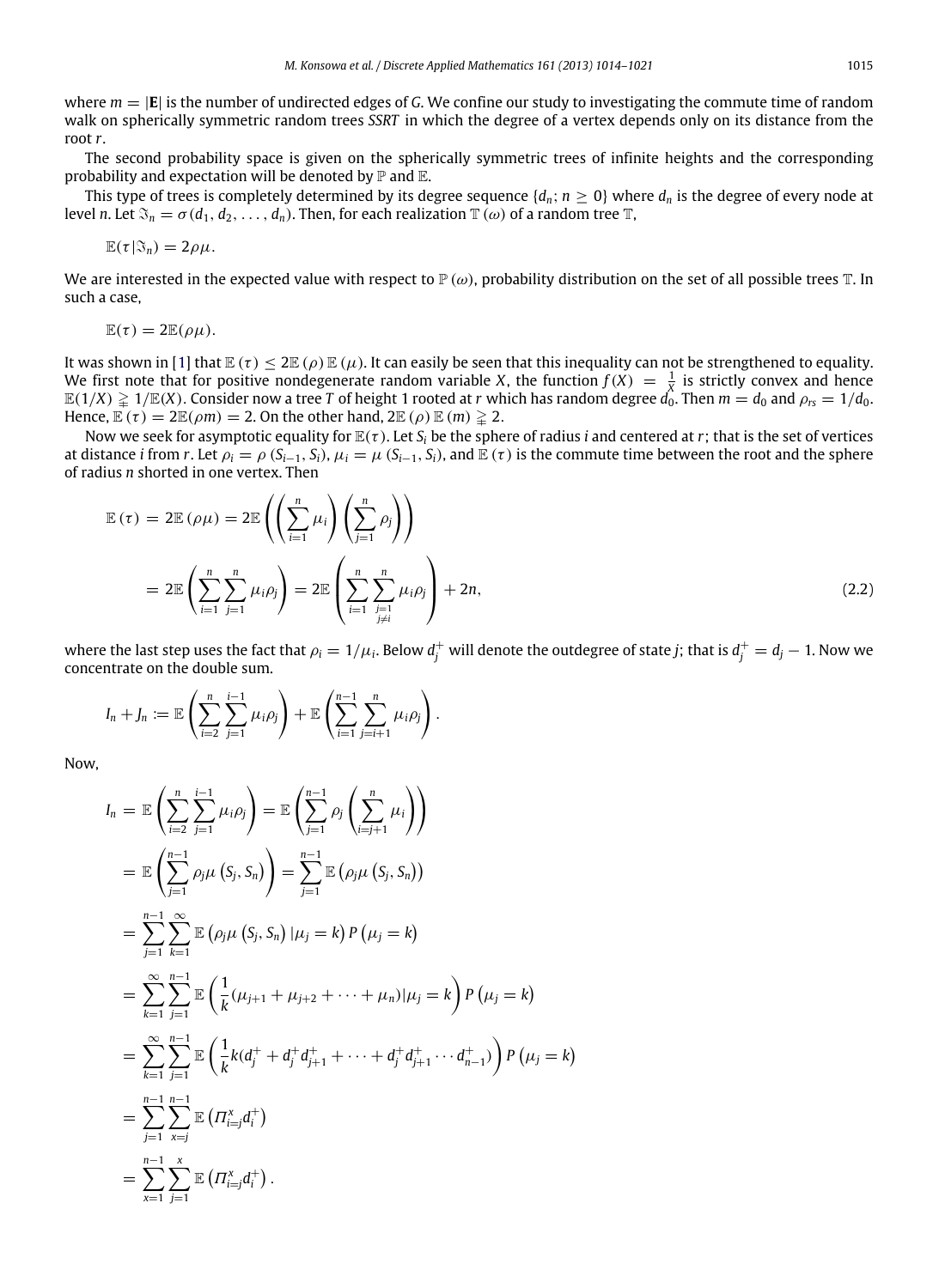On the other hand,

$$
J_n = \mathbb{E}\left(\sum_{i=1}^{n-1} \sum_{j=i+1}^{n} \mu_i \rho_j\right)
$$
  
\n
$$
= \sum_{k=1}^{\infty} \mathbb{E}\left(\sum_{i=1}^{n-1} \sum_{j=i+1}^{n} \mu_i \rho_j | \mu_i = k\right) P (\mu_i = k)
$$
  
\n
$$
= \sum_{k=1}^{\infty} \mathbb{E}\left(\sum_{i=1}^{n-1} k(\rho_{i+1} + \rho_{i+2} + \dots + \rho_n) | \mu_i = k\right) P (\mu_i = k)
$$
  
\n
$$
= \mathbb{E}\left(\sum_{i=1}^{n-1} k \frac{1}{k} \left(\frac{1}{d_i^+} + \frac{1}{d_i^+ d_{i+1}^+} + \dots + \frac{1}{d_i^+ d_{i+1}^+ \dots d_{n-1}^+}\right)\right)
$$
  
\n
$$
= \sum_{i=1}^{n-1} \mathbb{E}\left(\frac{1}{d_i^+} + \frac{1}{d_i^+ d_{i+1}^+} + \dots + \frac{1}{d_i^+ d_{i+1}^+ \dots d_{n-1}^+}\right)
$$
  
\n
$$
= \sum_{i=1}^{n-1} \sum_{x=i}^{n-1} \mathbb{E}\left(\Pi_{j=i}^x \frac{1}{d_j^+}\right)
$$
  
\n
$$
= \sum_{x=1}^{n-1} \sum_{i=1}^{x} \mathbb{E}\left(\Pi_{j=i}^x \frac{1}{d_j^+}\right),
$$

where in the third step the condition  $\mu_i = k$  is used to calculate the resistance of *k* parallel branches starting in level *i*. Finally,

$$
\mathbb{E}(\tau) = 2n + 2\sum_{x=1}^{n-1}\sum_{j=1}^x \left( \mathbb{E}\left(\Pi_{i=j}^x d_i^+\right) + \mathbb{E}\left(\Pi_{i=j}^x \frac{1}{d_i^+}\right) \right).
$$
\n(2.3)

#### **3. Spherically symmetric trees**

In this section we use τ*rs* to denote the commute time between the root *r* of a *SSRT* Γ and the level *n* shorted in one node *s*, while  $\tau_{rx}$  denotes the commute time between *r* and a leaf  $x_n$  of level *n*. We assign a unit resistance to every edge of  $\Gamma$ . We also use  $d_n^+$  to refer the outdegree of each node of level *n* and  $Z_n$  to refer to the number of vertices in the level *n*. Then  $Z_n = \varPi_{k=0}^{n-1} d_k.$  We will assume that  $d_n^+$ 's are independent random variables. We need the following lemma from [\[12\]](#page-7-22).

<span id="page-2-0"></span>**Lemma 1.** Consider two nonnegative sequences  $a_n$  and  $b_n$  such that  $\sum_nb_n$  is divergent. If  $\lim_n\frac{a_n}{b_n}=L$ , then  $\lim_n\frac{\sum_{k=1}^n a_k}{\sum_{k=1}^n b_k}=L$ 

**Notation 1.** We use  $a_n = \Theta(b_n)$  for  $\lim_n \frac{a_n}{b_n} \in (0, \infty)$ .

The following theorem strengthen Theorem 1 of [\[1\]](#page-7-5) that gives only an upper bound for the commute time.

**Theorem 1.** *Consider a spherically symmetric random tree* Γ *such that*

<span id="page-2-1"></span> $d_n^+ = \begin{cases} 1 & \text{with probab. } 1 - q_n \\ 2 & \text{with probab. } q_n \end{cases}$ 2 *with probab. q<sup>n</sup>*

*and*  $\sum q_n < \infty$ *. Then* 

$$
\tau_{rs} = \Theta\left(n^2\right) \quad \mathbb{P}\text{-}a.s.
$$

*and*

$$
\tau_{rx_n} = \Theta\left(n^2\right) \quad \mathbb{P}\text{-}a.s..
$$

**Proof.** Applying the Borel Cantelli Lemma to the infinite outdegree sequence  $\{d_n^+\}$  shows that  $p(d_n = 1$  eventually) = 1. As such, there is *N* such that  $p (d_n = 1, n \ge N) = 1$ . Then

$$
\mu_{rs} = \sum_{k=1}^{n} \mathbb{Z}_k - 1
$$
  
= 
$$
\sum_{k=1}^{N} \mathbb{Z}_k + \sum_{k=N+1}^{n} \mathbb{Z}_k - 1 = \Theta (n) \text{ a.s.}
$$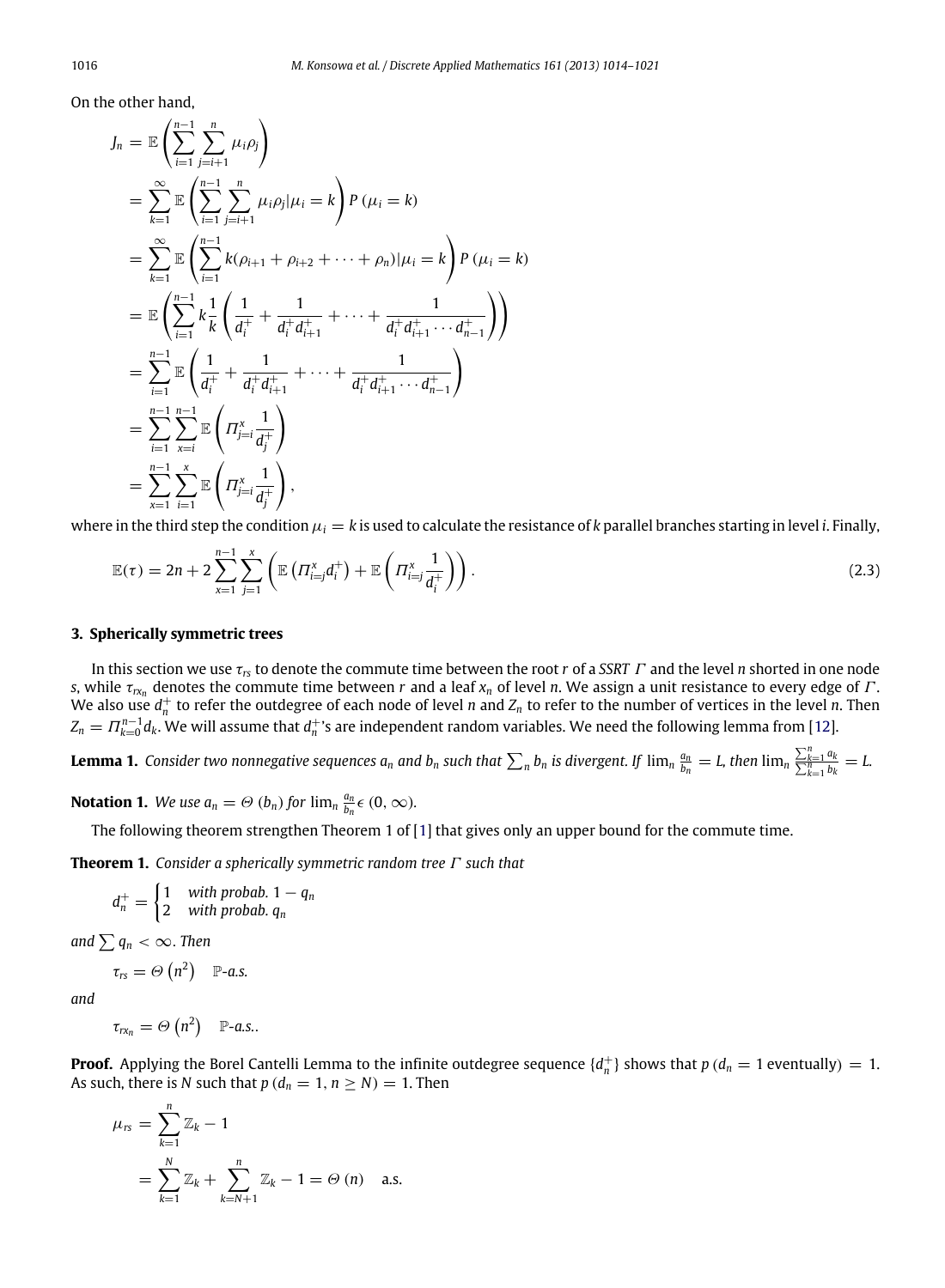where  $\mathbb{Z}_k = |S_k|$ . Similarly,

$$
\rho_{rs} = \Theta (n) \quad \text{a.s.}
$$

Therefore,

$$
\mu_{rs}\rho_{rs}=\Theta\left(n^2\right) \quad \text{a.s.}
$$

and the result follows from Eq.  $(2.1)$ .  $\Box$ 

The following lemma is presented in [\[7,](#page-7-23) p. 63].

**Lemma 2.** *For any*  $c > 0$ *,* 

<span id="page-3-0"></span>
$$
\Pi_{j=1}^n \left(1+\frac{c}{j}\right) \sim n^c.
$$

The following lemma is presented in [\[12,](#page-7-22) p. 66].

**Lemma 3.** *For*  $0 < \alpha < 1$ ,

<span id="page-3-1"></span>
$$
\sum_{k=1}^n \frac{1}{k^{\alpha}} \sim \frac{n^{1-\alpha}}{1-\alpha}.
$$

**Theorem 2.** *Consider a SSRT* Γ *such that*

<span id="page-3-2"></span>
$$
d_n^+ = \begin{cases} 1 & \text{with probab. } 1 - q_n \\ 2 & \text{with probab. } q_n \end{cases}
$$

*where*  $q_n = \min(1, c/n)$ ,  $c > 0$ . Then

$$
\mathbb{E}(\tau_{rs}) = \Theta(n^2 \log n) \quad \text{if } c = 1,
$$
  

$$
\mathbb{E}(\tau_{rs}) = \Theta(n^2) \quad \text{if } c < 1
$$
  

$$
\mathbb{E}(\tau_{rs}) = \Theta(n^{c+1}) \quad \text{if } c > 1.
$$

*Moreover, for any*  $c > 0$ *,* 

$$
E\left(\tau_{rx_n}\right)=\varTheta\left(n^{c+2}\right).
$$

**Proof.** We first note that as long as the Θ-asymptotic behavior of the commute time is our concern and since *I<sup>n</sup>* is greater than  $J_n$ , it is enough to calculate  $I_n$ . It follows for  $c = 1$  that

$$
\mathbb{E}\left(\Pi_{i=j}^x d_i^+\right) = \Pi_{i=j}^x \left(1 + \frac{1}{i}\right) = \frac{x+1}{j}.
$$

Then,

$$
I_n = \sum_{x=1}^{n-1} \sum_{j=1}^{x} \frac{x+1}{j}
$$
  
= 
$$
\sum_{x=1}^{n-1} (x+1) \alpha_x \log x; \quad \alpha_j \longrightarrow 1
$$
  

$$
\sim \sum_{x=1}^{n-1} (x+1) \log x
$$
  
= 
$$
\Theta(n^2 \log n),
$$

where the last equality follows from the proof of Theorem 11 of [\[1\]](#page-7-5). Let us recall that in *J<sup>n</sup>* the product of expected values is  $\frac{x+\frac{1}{2}}{j}$  while in  $I_n\frac{x+1}{j}$ . It follows that

$$
J_n = I_n - \sum_{x=1}^{n-1} \sum_{j=1}^{x} \frac{1}{2j}
$$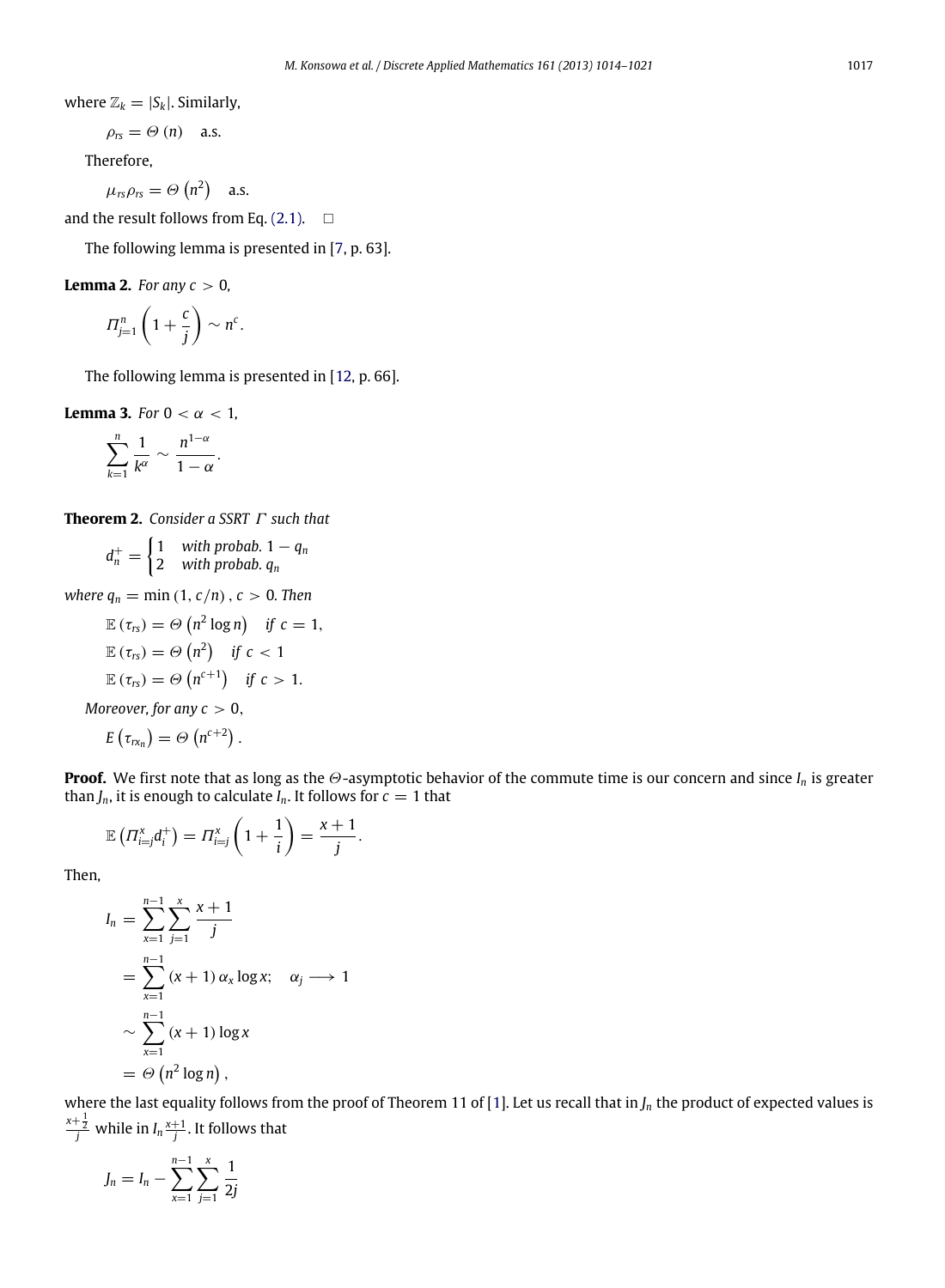which means that

$$
I_n - J_n \sim \sum_{x=1}^{n-1} \frac{1}{2} \log x.
$$

But  $\sum_{x=1}^{n-1} \frac{1}{2} \log x = o(n^2 \log n)$  and since  $\lim_{n} \frac{l_n}{n^2 \log n} \in (0, \infty)$  we have that  $\lim_{n} \frac{l_n + l_n}{n^2 \log n} = \lim_{n} \frac{2l_n}{n^2 \log n} \in (0, \infty)$ . We consider now the case *c* < 1. It follows from [Lemma 2](#page-3-0) that

$$
\Pi_{i=j}^{x}\left(1+\frac{c}{i}\right)=\frac{x^{c}\alpha_{x}}{j^{c}\alpha_{j}};\quad \alpha_{x}\longrightarrow\alpha\in(0,\infty),
$$

we see

$$
I_n = \sum_{x=1}^{n-1} \sum_{j=1}^{x} \frac{x^c \alpha_x}{j^c \alpha_j}
$$
  
= 
$$
\sum_{x=1}^{n-1} x^c \alpha_x \sum_{j=1}^{x} \frac{1}{j^c \alpha_j}.
$$
 (3.1)

<span id="page-4-0"></span>

It follows from [Lemmas 1](#page-2-0) and [3](#page-3-1) that

$$
I_n \sim \sum_{x=1}^{n-1} \alpha_x x^c \lambda_x \frac{x^{-c+1}}{-c+1}; \quad \lambda_x \to \lambda \in (0, \infty)
$$
  
=  $\Theta(n^2)$ .

While for  $c > 1$ ,

$$
\sum_{j=1}^{x} \frac{1}{j^{c} \alpha_{j}} = \Theta(1)
$$

and then, from Eq. [\(3.1\)](#page-4-0) and [Lemma 1,](#page-2-0)

$$
I_n = \sum_{x=1}^{n-1} x^c \alpha_x \sum_{j=1}^x \frac{1}{j^c \alpha_j}
$$

$$
\sim \sum_{x=1}^{n-1} x^c \alpha_x \sim \sum_{x=1}^{n-1} x^c.
$$

Hence,

$$
I_n = \Theta\left(n^{c+1}\right).
$$

The result for  $\mathbb{E}(\tau_{\text{rx}_n})$  follows from the fact that  $\rho_{\text{rx}_n} = n$  and applying [Lemma 2](#page-3-0) gives

$$
\sum_{k=1}^{n} \mathbb{E} (Z_k) = \sum_{k=1}^{n} \Pi_{i=1}^{k} \left( 1 + \frac{c}{i} \right)
$$

$$
\sim \sum_{k=1}^{n} k^c = \Theta \left( n^{c+1} \right). \quad \Box
$$

<span id="page-4-1"></span>The following lemma is analogous to Theorem 3, p. 64 of [\[12\]](#page-7-22).

**Lemma 4.** Consider a positive decreasing function f and define a sequence  $a_k$ ,  $k = 1, 2, \ldots$  such that  $f(t) = a_t$ . Let  $\mathbb{I}_n = \int_{t-1}^{n} f(t) dt$  and  $\mathbb{S}_n = \sum_{k=1}^{n} a_k$ . If  $\lim_{n} \mathbb{I}_n = \infty$  then  $\sum_{k=1}^{n} a_k$ *. If*  $\lim_{n} \mathbb{I}_n = \infty$  then

$$
\lim_n \frac{\mathbb{S}_n}{\mathbb{I}_n} = 1.
$$

**Proof.** Since  $f$  is decreasing, then for  $j = 2, 3, ...$ 

$$
\int_j^{j+1} f(x)dx \leq a_j \leq \int_{j-1}^j f(x)dx.
$$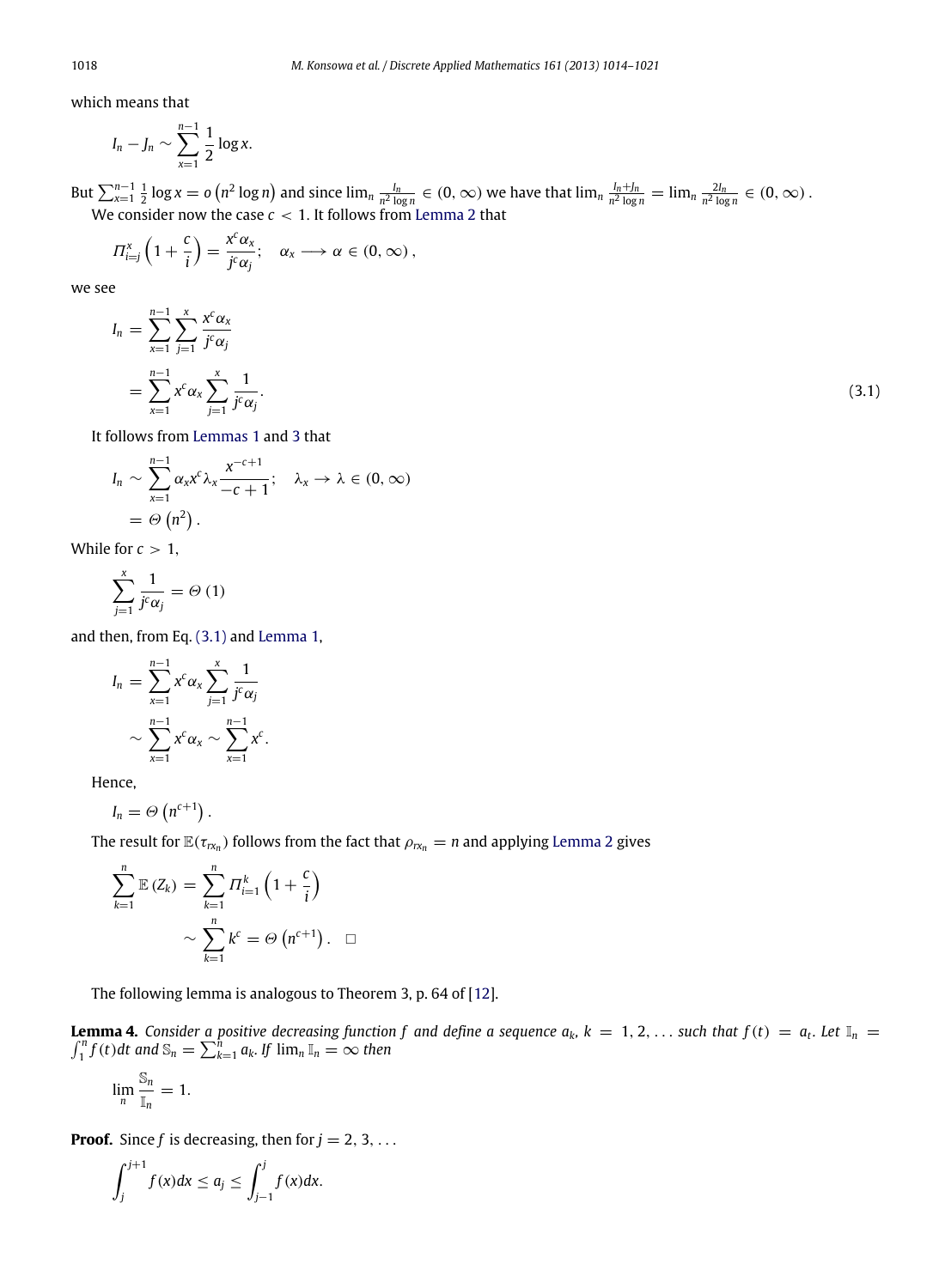By summing over *j*, we obtain

$$
\int_2^{n+1} f(x) dx \leq \mathbb{S}_n - a_1 \leq \int_1^n f(x) dx.
$$

That is,

 $\mathbb{I}_{n+1} - \mathbb{I}_2 \leq \mathbb{S}_n - a_1 \leq \mathbb{I}_n.$ (3.2)

It follows also that

$$
\int_{n}^{n+1} f(x)dx \leq \int_{1}^{2} f(x)dx \leq C.
$$

As such,

$$
\lim_n \frac{\int_n^{n+1} f(x) dx}{\mathbb{I}_n} = 0,
$$

which implies that

$$
\lim_{n} \frac{\mathbb{I}_{n+1}}{\mathbb{I}_{n}} = \lim_{n} \left( 1 + \frac{\int_{n}^{n+1} f(x) dx}{\mathbb{I}_{n}} \right) = 1,
$$

and the result follows from Eq. [\(3.2\).](#page-5-0)  $\Box$ 

**Theorem 3.** *Consider a SSRT*  $\Gamma$  *such that for*  $0 < \alpha < 1$ 

$$
d_n^+ = \begin{cases} 1 & \text{with probab. } 1 - \frac{1}{n^{\alpha}} \\ 2 & \text{with probab. } \frac{1}{n^{\alpha}}. \end{cases}
$$

Then for any  $\epsilon < \frac{1}{1-\alpha}$ , there exists N such that for  $n \geq N$ , the following inequalities hold

(i) 
$$
\Theta\left(n^{\alpha+1}\exp\left(\left(\frac{1}{1-\alpha}-\epsilon\right)n^{1-\alpha}\right)\right) \leq \mathbb{E}\left(\tau_{rx_n}\right) \leq \Theta\left(n^{\alpha+1}\exp\left(\left(\frac{1}{1-\alpha}+\epsilon\right)n^{1-\alpha}\right)\right),
$$
  
\n(ii)  $\Theta\left(n^{\alpha}\exp\left(\left(\frac{1}{1-\alpha}-\epsilon\right)n^{1-\alpha}\right)\right) \leq \mathbb{E}\left(\tau_{rs}\right) \leq \Theta\left(n^{\alpha}\exp\left(\left(\frac{1}{1-\alpha}+\epsilon\right)n^{1-\alpha}\right)\right).$ 

**Remark 1.** The case  $\alpha > 1$  is covered by [Theorem 1](#page-2-1) and the case  $\alpha = 1$  is covered by [Theorem 2.](#page-3-2) **Proof.** Let  $\mathbb{S}_n = \log \mathbb{E}(\mathbb{Z}_n) = \sum_{k=0}^{n-1} \log \left(1 + \frac{1}{k^{\alpha}}\right)$  . We first show that

$$
\lim_{n} \frac{\mathbb{S}_n}{n^{1-\alpha}} = \frac{1}{1-\alpha}.\tag{3.3}
$$

Since

$$
\mathbb{I}_n = \int_1^n \log\left(1 + \frac{1}{x^{\alpha}}\right) dx = n \log\left(1 + \frac{1}{n^{\alpha}}\right) - \log 2 + \alpha \int_1^n \frac{1}{1 + x^{\alpha}} dx,\tag{3.4}
$$

and

$$
\lim_{n}\frac{n\log\left(1+\frac{1}{n^{\alpha}}\right)}{n^{1-\alpha}}=1,
$$

and also

$$
\lim_{n}\frac{\int_{1}^{n}\frac{1}{1+x^{\alpha}}dx}{n^{1-\alpha}}=\lim_{n}\frac{\frac{1}{1+n^{\alpha}}}{(1-\alpha)n^{-\alpha}}=\frac{1}{1-\alpha},
$$

then, from [\(3.4\),](#page-5-1)

$$
\lim_{n} \frac{\mathbb{I}_{n}}{n^{1-\alpha}} = 1 + \frac{\alpha}{1-\alpha} = \frac{1}{1-\alpha}.
$$

<span id="page-5-1"></span><span id="page-5-0"></span>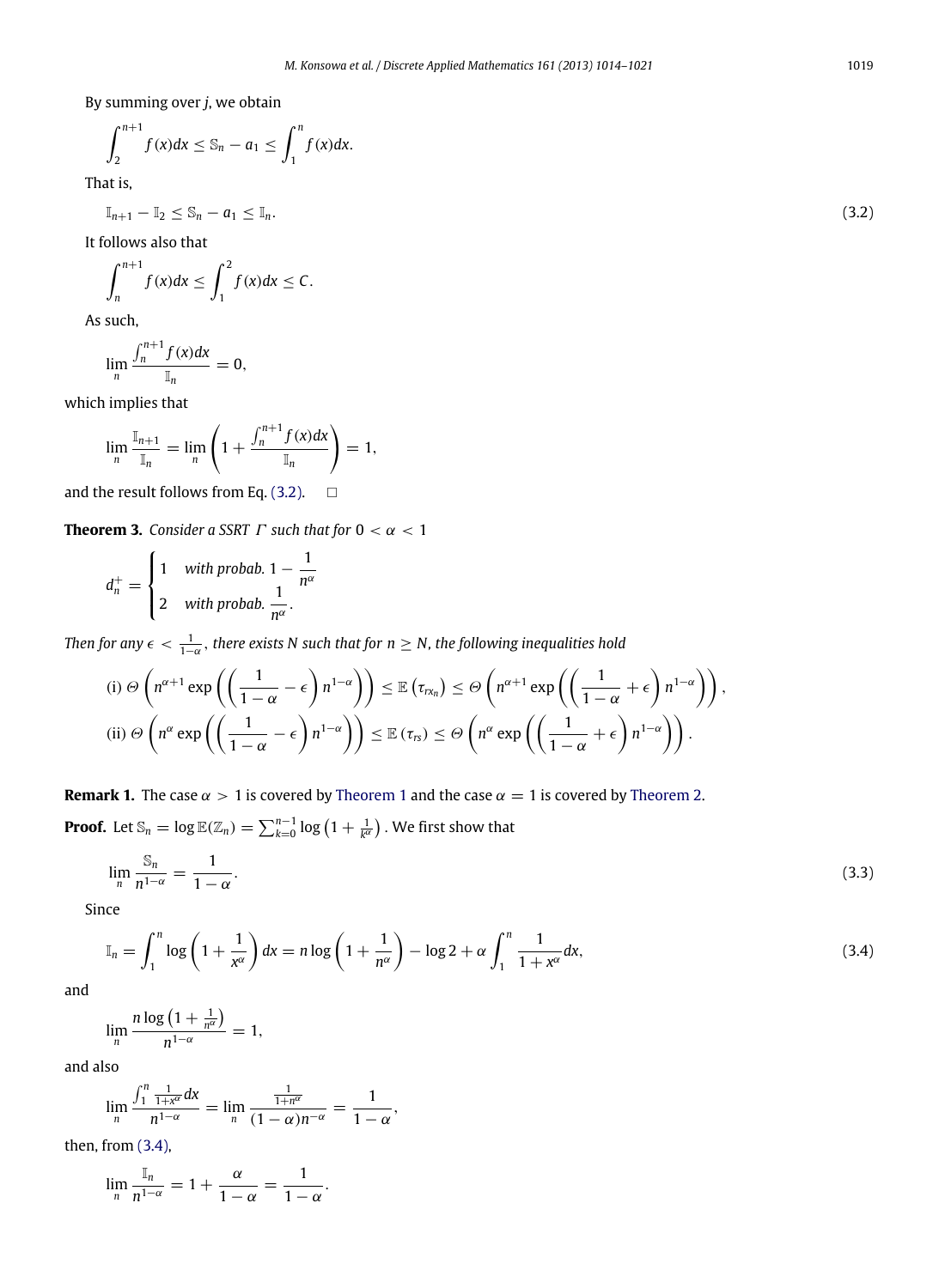It follows from [Lemma 4](#page-4-1) that

$$
\lim_{n}\frac{\mathbb{S}_{n}}{n^{1-\alpha}}=\lim_{n}\frac{\mathbb{S}_{n}}{\mathbb{I}_{n}}\cdot\frac{\mathbb{I}_{n}}{n^{1-\alpha}}=\lim_{n}\frac{\mathbb{I}_{n}}{n^{1-\alpha}}=\frac{1}{1-\alpha}.
$$

As such,

<span id="page-6-0"></span>
$$
\mathbb{E}(\mathbb{Z}_n) = \exp(\gamma_n n^{1-\alpha}); \quad \gamma_n \to \frac{1}{1-\alpha}.\tag{3.5}
$$

That is, for arbitrary small  $\epsilon > 0$ , there is a sufficiently large *N* such that for  $n \geq N$ ,

$$
\exp\left(\left(\frac{1}{1-\alpha}-\epsilon\right)n^{1-\alpha}\right)\leq \mathbb{E}(\mathbb{Z}_n)\leq \exp\left(\left(\frac{1}{1-\alpha}+\epsilon\right)n^{1-\alpha}\right),\tag{3.6}
$$

and

$$
\sum_{k=N}^{n} \exp\left(\left(\frac{1}{1-\alpha}-\epsilon\right)k^{1-\alpha}\right) \leq \sum_{k=N}^{n} \mathbb{E}(\mathbb{Z}_k) \leq \sum_{k=N}^{n} \exp\left(\left(\frac{1}{1-\alpha}+\epsilon\right)k^{1-\alpha}\right).
$$

Since,

$$
\lim_{n}\frac{\int_{N}^{n}\exp\left(\left(\frac{1}{1-\alpha}+\epsilon\right)x^{1-\alpha}\right)dx}{n^{\alpha}\exp\left(\left(\frac{1}{1-\alpha}+\epsilon\right)n^{1-\alpha}\right)}=\frac{1}{1+\epsilon(1-\alpha)},
$$

and

$$
\frac{\int_N^n \exp\left(\left(\frac{1}{1-\alpha}-\epsilon\right) x^{1-\alpha}\right) dx}{n^{\alpha} \exp\left(\left(\frac{1}{1-\alpha}-\epsilon\right) n^{1-\alpha}\right)} = \frac{1}{1-\epsilon (1-\alpha)},
$$

then

$$
\Theta\left(n^{\alpha}\exp\left(\left(\frac{1}{1-\alpha}-\epsilon\right)n^{1-\alpha}\right)\right)\leq \sum_{k=N}^{n}\mathbb{E}(\mathbb{Z}_{k})\leq \Theta\left(n^{\alpha}\exp\left(\left(\frac{1}{1-\alpha}+\epsilon\right)n^{1-\alpha}\right)\right)
$$

and the result for  $\mathbb{E}(\tau_{rx_n})$  follows since  $\rho_{rx_n} = n$ .

For  $E(\tau_{rs})$ , we follow the same argument of computing  $I_n$  as in the proof of [Theorem 2.](#page-3-2) From Eq. [\(3.5\),](#page-6-0) we see that

$$
\mathbb{E}(\Pi_{i=j}^x d_i^+) = \Pi_{i=j}^x \left(1 + \frac{1}{i^{\alpha}}\right)
$$
  
=  $\exp\left(\gamma_x x^{1-\alpha} - \gamma_j j^{1-\alpha}\right); \quad \gamma_x \to \frac{1}{1-\alpha}.$ 

As such,

$$
\sum_{j=1}^{x} \mathbb{E}(\Pi_{i=j}^{x} d_i^{+}) = \sum_{j=1}^{x} \exp \left(\gamma_x(x^{1-\alpha}) - \gamma_j(j^{1-\alpha})\right)
$$

$$
= (\exp \gamma_x(x^{1-\alpha})) \sum_{j=1}^{x} \exp \left(-\gamma_j(j^{1-\alpha})\right).
$$

Using the fact that the two series  $\sum a_n$  and  $\sum 2^\nu a_{2^\nu}$  have the same convergence behavior, we can see that

$$
\sum_{j=1}^{x} \exp(-\gamma_j(j^{1-\alpha})) = \Theta(1)
$$

and hence,

$$
\sum_{j=1}^x \mathbb{E}(\Pi_{i=j}^x d_i^+) \sim \exp(\gamma_x(x^{1-\alpha})).
$$

It follows then that for arbitrary small  $\epsilon > 0$ , and sufficiently large N,

$$
\exp\left(\left(\frac{1}{1-\alpha}-\epsilon\right)x^{1-\alpha}\right) \le \sum_{j=1}^x \mathbb{E}(H_{i=j}^x d_i^+) \le \exp\left(\left(\frac{1}{1-\alpha}+\epsilon\right)x^{1-\alpha}\right); \quad x \ge N
$$

$$
\sum_{x=N}^n \exp\left(\left(\frac{1}{1-\alpha}-\epsilon\right)x^{1-\alpha}\right) \le \sum_{x=N}^{n-1} \sum_{j=1}^x \mathbb{E}(H_{i=j}^x d_i^+) \le \sum_{x=N}^n \exp\left(\left(\frac{1}{1-\alpha}+\epsilon\right)x^{1-\alpha}\right).
$$